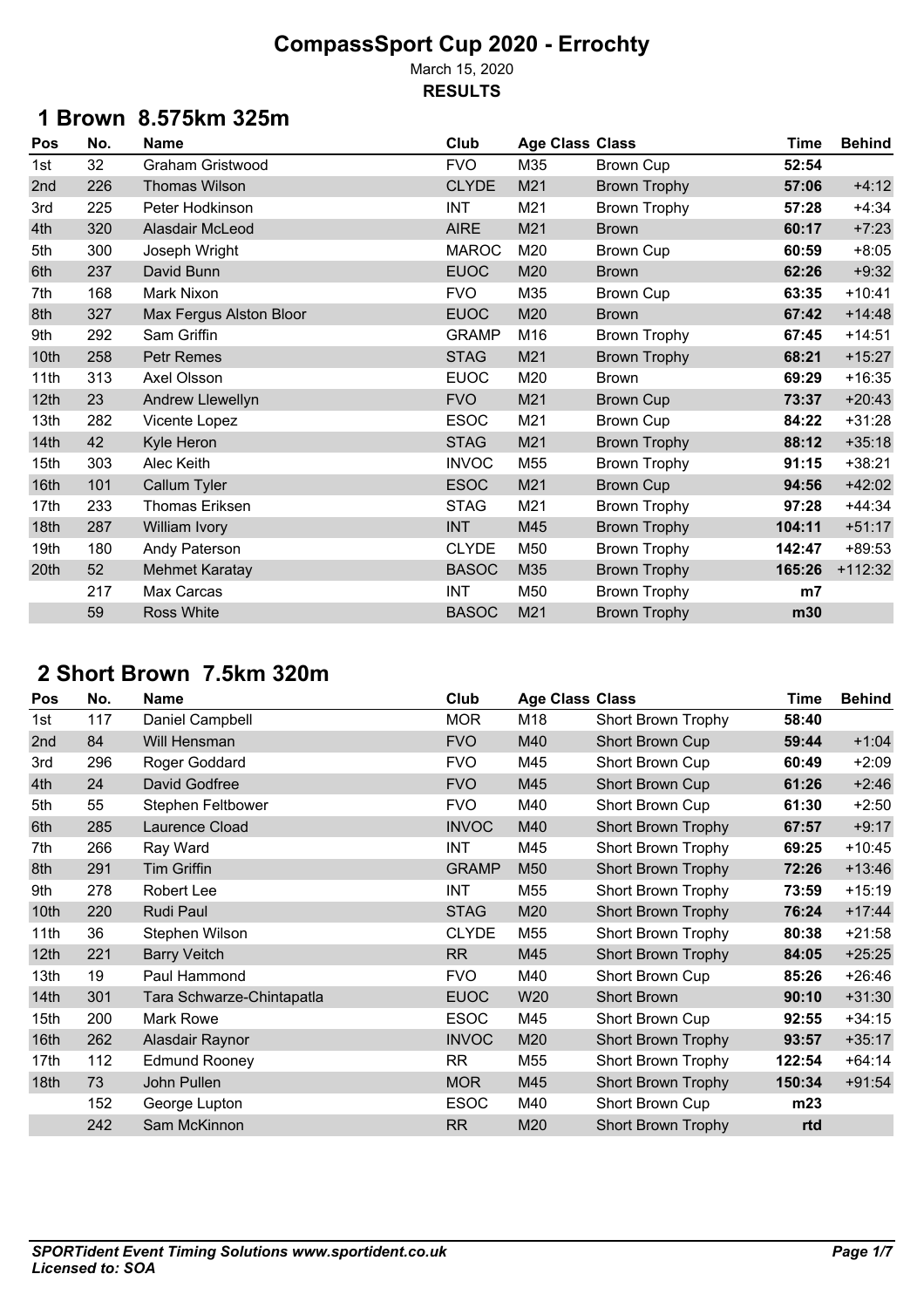March 15, 2020 **RESULTS**

## **3 Blue Women 5.725km 215m**

| Pos  | No. | <b>Name</b>            | Club         | <b>Age Class Class</b> |                          | <b>Time</b> | <b>Behind</b> |
|------|-----|------------------------|--------------|------------------------|--------------------------|-------------|---------------|
| 1st  | 170 | Emma Wilson            | <b>CLYDE</b> | W21                    | <b>Blue Women Trophy</b> | 47:47       |               |
| 2nd  | 304 | Megan Keith            | <b>INVOC</b> | <b>W18</b>             | <b>Blue Women Trophy</b> | 49:39       | $+1:52$       |
| 3rd  | 96  | Kirstin Maxwell        | <b>RR</b>    | W21                    | <b>Blue Women Trophy</b> | 52:33       | $+4:46$       |
| 4th  | 129 | Janine Inman           | <b>FVO</b>   | W40                    | <b>Blue Women Cup</b>    | 54:49       | $+7:02$       |
| 5th  | 46  | Kathryn Barr           | <b>MOR</b>   | W21                    | <b>Blue Women Trophy</b> | 57:05       | $+9:18$       |
| 6th  | 174 | Helen Ockenden         | <b>EUOC</b>  | W21                    | <b>Blue Women</b>        | 58:35       | $+10:48$      |
| 7th  | 51  | Gemma Karatay          | <b>BASOC</b> | W35                    | <b>Blue Women Trophy</b> | 59:02       | $+11:15$      |
| 8th  | 279 | <b>Fiona Berrow</b>    | <b>FVO</b>   | W35                    | <b>Blue Women Cup</b>    | 59:51       | $+12:04$      |
| 9th  | 38  | Alice Wilson           | <b>CLYDE</b> | W18                    | <b>Blue Women Trophy</b> | 60:55       | $+13:08$      |
| 10th | 166 | Mirjam Allik           | <b>CLYDE</b> | W35                    | <b>Blue Women Trophy</b> | 63:02       | $+15:15$      |
| 11th | 30  | <b>Bryony McLeod</b>   | <b>CLYDE</b> | W21                    | <b>Blue Women Trophy</b> | 63:18       | $+15:31$      |
| 12th | 74  | Velina Valova          | <b>STAG</b>  | W21                    | <b>Blue Women Trophy</b> | 63:36       | $+15:49$      |
| 13th | 169 | Sarah McAdam           | <b>RR</b>    | W35                    | <b>Blue Women Trophy</b> | 64:34       | $+16:47$      |
| 14th | 44  | Ceana Heron            | <b>STAG</b>  | W21                    | <b>Blue Women Trophy</b> | 65:25       | $+17:38$      |
| 15th | 82  | Carolyn Hindle         | <b>FVO</b>   | W21                    | <b>Blue Women Cup</b>    | 67:33       | $+19:46$      |
| 16th | 58  | <b>Alison Campbell</b> | <b>BASOC</b> | W21                    | <b>Blue Women Trophy</b> | 68:29       | $+20:42$      |
| 17th | 29  | Sarah Tullie           | <b>FVO</b>   | W21                    | <b>Blue Women Cup</b>    | 69:30       | $+21:43$      |
| 18th | 223 | <b>Mairi Eades</b>     | <b>INT</b>   | W20                    | <b>Blue Women Trophy</b> | 69:35       | $+21:48$      |
| 19th | 1   | Jane Chisholm          | <b>BASOC</b> | W35                    | <b>Blue Women Trophy</b> | 71:46       | $+23:59$      |
| 20th | 78  | Kaisa Oikkonen         | <b>MOR</b>   | W35                    | <b>Blue Women Trophy</b> | 79:56       | $+32:09$      |
| 21st | 43  | Rosalind Heron         | <b>STAG</b>  | W21                    | <b>Blue Women Trophy</b> | 91:13       | $+43:26$      |
| 22nd | 72  | Karen Fraser           | <b>MOR</b>   | W40                    | <b>Blue Women Trophy</b> | 96:31       | $+48:44$      |
| 23rd | 263 | Alison Matheson        | <b>INVOC</b> | W <sub>50</sub>        | <b>Blue Women Trophy</b> | 97:36       | $+49:49$      |
| 24th | 206 | Ceri Vincent           | <b>CLYDE</b> | W40                    | <b>Blue Women Trophy</b> | 101:36      | $+53:49$      |
| 25th | 34  | Catherine Isherwood    | <b>FVO</b>   | W40                    | <b>Blue Women Cup</b>    | 101:40      | $+53:53$      |

## **4 Blue Men 6.25km 225m**

| Pos  | No. | <b>Name</b>          | Club         | <b>Age Class Class</b> |                        | <b>Time</b> | <b>Behind</b> |
|------|-----|----------------------|--------------|------------------------|------------------------|-------------|---------------|
| 1st  | 130 | Jason Inman          | <b>FVO</b>   | M50                    | <b>Blue Men Cup</b>    | 47:50       |               |
| 2nd  | 104 | <b>Fraser Purves</b> | <b>FVO</b>   | M50                    | <b>Blue Men Cup</b>    | 52:21       | $+4:31$       |
| 3rd  | 123 | Jon Cross            | <b>FVO</b>   | M50                    | Blue Men Cup           | 54:49       | $+6:59$       |
| 4th  | 227 | Ben Hartman          | <b>INT</b>   | M50                    | <b>Blue Men Trophy</b> | 56:44       | $+8:54$       |
| 5th  | 140 | Robin Orr            | <b>CLYDE</b> | M55                    | <b>Blue Men Trophy</b> | 56:52       | $+9:02$       |
| 6th  | 259 | James Laird          | <b>INVOC</b> | M50                    | <b>Blue Men Trophy</b> | 57:00       | $+9:10$       |
| 7th  | 127 | lan Maxwell          | <b>RR</b>    | M60                    | Blue Men Trophy        | 59:32       | $+11:42$      |
| 8th  | 222 | David Eades          | <b>INT</b>   | M50                    | <b>Blue Men Trophy</b> | 59:51       | $+12:01$      |
| 9th  | 234 | Sam Gomersall        | <b>GRAMP</b> | M55                    | Blue Men Trophy        | 60:26       | $+12:36$      |
| 10th | 181 | lain Mennie          | <b>CLYDE</b> | M <sub>55</sub>        | <b>Blue Men Trophy</b> | 61:31       | $+13:41$      |
| 11th | 310 | Pat Bartlett         | <b>INT</b>   | M50                    | <b>Blue Men Trophy</b> | 63:35       | $+15:45$      |
| 12th | 15  | Adrian Chapman       | <b>MOR</b>   | M <sub>55</sub>        | <b>Blue Men Trophy</b> | 64:54       | $+17:04$      |
| 13th | 60  | Kenneth Milton       | <b>STAG</b>  | M50                    | <b>Blue Men Trophy</b> | 67:32       | $+19:42$      |
| 14th | 251 | <b>Robert Daly</b>   | <b>GRAMP</b> | M60                    | <b>Blue Men Trophy</b> | 69:16       | $+21:26$      |
| 15th | 154 | Keith Brown          | <b>ESOC</b>  | M55                    | Blue Men Cup           | 70:13       | $+22:23$      |
| 16th | 80  | <b>Trevor Hindle</b> | <b>MDOC</b>  | M55                    | <b>Blue Men</b>        | 72:36       | $+24:46$      |
| 17th | 182 | <b>Matt Bower</b>    | <b>ELO</b>   | M50                    | <b>Blue Men Trophy</b> | 72:57       | $+25:07$      |
| 18th | 27  | Jonathan Molloy      | <b>FVO</b>   | M50                    | <b>Blue Men Cup</b>    | 73:51       | $+26:01$      |
| 19th | 9   | Peter McLuckie       | <b>MOR</b>   | M50                    | <b>Blue Men Trophy</b> | 79:26       | $+31:36$      |
| 20th | 33  | John McKendrick      | <b>STAG</b>  | M50                    | <b>Blue Men Trophy</b> | 81:55       | $+34:05$      |
| 21st | 88  | David Nisbet         | <b>ESOC</b>  | M60                    | <b>Blue Men Cup</b>    | 87:44       | $+39:54$      |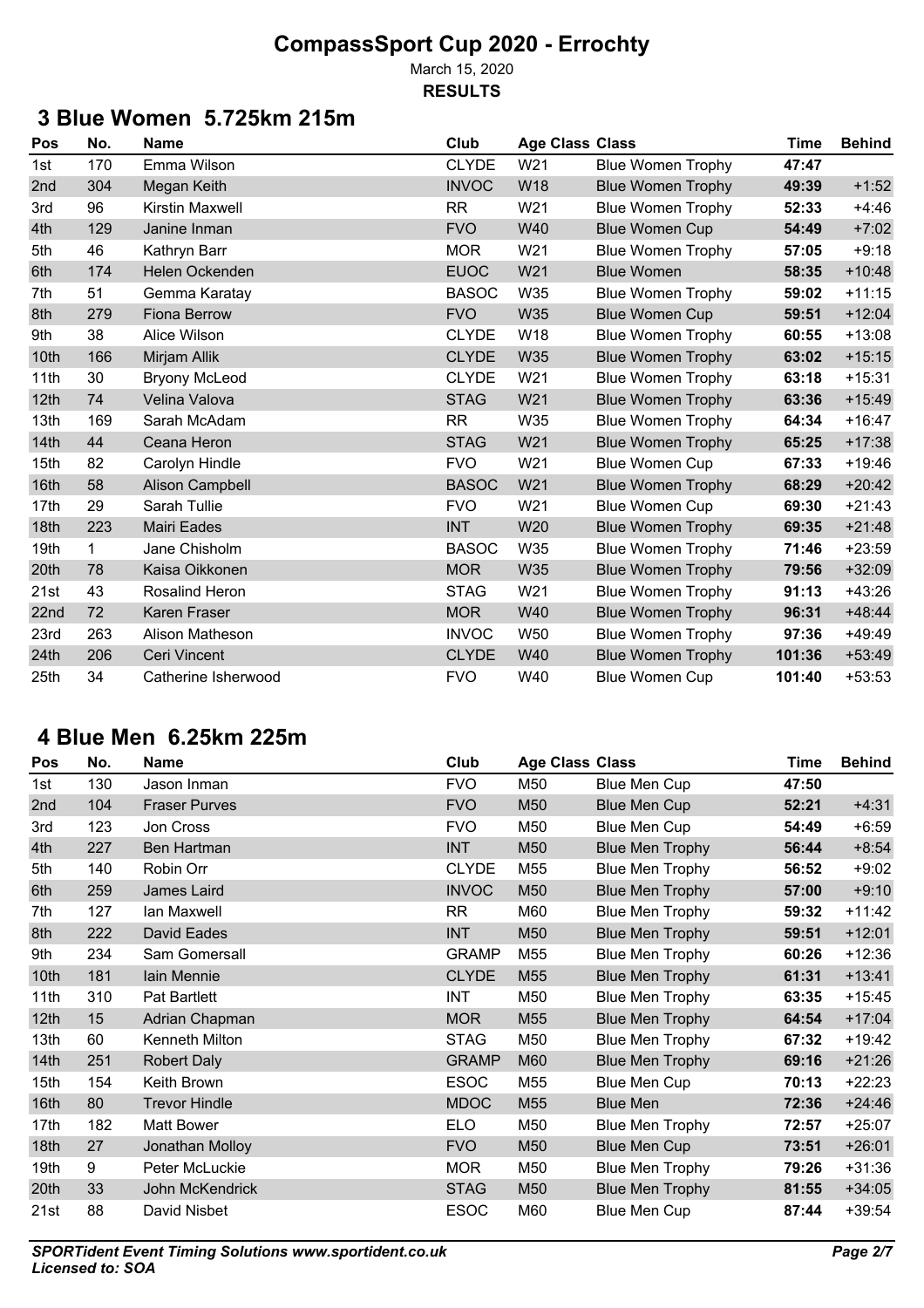March 15, 2020 **RESULTS**

## **4 Blue Men 6.25km 225m**

| Pos              | No. | Name                   | Club         | <b>Age Class Class</b> |                        | Time           | <b>Behind</b> |
|------------------|-----|------------------------|--------------|------------------------|------------------------|----------------|---------------|
| 22nd             | 197 | <b>Matthew Clark</b>   | <b>KFO</b>   | M50                    | <b>Blue Men Trophy</b> | 92:28          | $+44:38$      |
| 23rd             | 254 | David Summers          | <b>INVOC</b> | M <sub>55</sub>        | <b>Blue Men Trophy</b> | 94:18          | $+46:28$      |
| 24 <sub>th</sub> | 308 | <b>Phil Smith</b>      | <b>AYROC</b> | M55                    | Blue Men               | 94:38          | $+46:48$      |
| 25 <sub>th</sub> | 49  | Terry Johnstone        | <b>ESOC</b>  | M <sub>50</sub>        | Blue Men Cup           | 100:12         | $+52:22$      |
| 26th             | 75  | Pascal Lardet          | <b>FVO</b>   | M50                    | <b>Blue Men Cup</b>    | 101:06         | $+53:16$      |
| 27 <sub>th</sub> | 102 | <b>Robert Cranston</b> | <b>RR</b>    | M <sub>55</sub>        | <b>Blue Men Trophy</b> | 103:02         | $+55:12$      |
| 28th             | 305 | Mike Kipling           | TAY          | M50                    | <b>Blue Men Trophy</b> | 105:29         | $+57:39$      |
| 29th             | 176 | Nick Langley           | <b>CLYDE</b> | M <sub>50</sub>        | <b>Blue Men Trophy</b> | 106:19         | $+58:29$      |
| 30th             | 187 | David Robertson        | <b>ESOC</b>  | M55                    | Blue Men Cup           | 117:26         | $+69:36$      |
| 31st             | 284 | Tim Harding            | <b>ELO</b>   | M <sub>55</sub>        | <b>Blue Men Trophy</b> | 117:29         | $+69:39$      |
|                  | 167 | Klaas Wynne            | <b>STAG</b>  | M55                    | <b>Blue Men Trophy</b> | m <sub>7</sub> |               |

## **5 Green Women 3.425km 150m**

| Pos              | No.            | <b>Name</b>               | Club         | <b>Age Class Class</b> |                           | Time   | <b>Behind</b> |
|------------------|----------------|---------------------------|--------------|------------------------|---------------------------|--------|---------------|
| 1st              | 28             | <b>Grace Molloy</b>       | <b>FVO</b>   | W20                    | Green Women Cup           | 30:42  |               |
| 2nd              | 193            | Izzy Cox                  | <b>BASOC</b> | W18                    | <b>Green Women Trophy</b> | 37:51  | $+7:09$       |
| 3rd              | 211            | Jane Ackland              | <b>INT</b>   | W55                    | <b>Green Women Trophy</b> | 42:34  | $+11:52$      |
| 4th              | 224            | Lorna Eades               | <b>INT</b>   | <b>W50</b>             | <b>Green Women Trophy</b> | 45:32  | $+14:50$      |
| 5th              | 294            | Ann Haley                 | <b>INT</b>   | W55                    | <b>Green Women Trophy</b> | 46:24  | $+15:42$      |
| 6th              | 132            | <b>Beccy Osborn</b>       | <b>FVO</b>   | <b>W45</b>             | <b>Green Women Cup</b>    | 48:16  | $+17:34$      |
| 7th              | 25             | Rona Molloy               | <b>FVO</b>   | <b>W50</b>             | Green Women Cup           | 49:17  | $+18:35$      |
| 8th              | 260            | Jacquie Laird             | <b>INVOC</b> | W45                    | <b>Green Women Trophy</b> | 49:45  | $+19:03$      |
| 9th              | 235            | Lesley Gomersall          | <b>GRAMP</b> | W55                    | Green Women Trophy        | 49:46  | $+19:04$      |
| 10th             | 76             | Jen Leonard               | <b>FVO</b>   | <b>W50</b>             | Green Women Cup           | 49:50  | $+19:08$      |
| 11th             | $\overline{2}$ | Elizabeth Kenyon          | <b>MOR</b>   | W50                    | <b>Green Women Trophy</b> | 50:54  | $+20:12$      |
| 12th             | 189            | Hanne Robertson           | <b>ESOC</b>  | <b>W50</b>             | <b>Green Women Cup</b>    | 51:54  | $+21:12$      |
| 13th             | 56             | Pauline McAdam            | <b>RR</b>    | W65                    | Green Women Trophy        | 53:28  | $+22:46$      |
| 14th             | 128            | Eileen Maxwell            | <b>RR</b>    | W55                    | <b>Green Women Trophy</b> | 54:59  | $+24:17$      |
| 15th             | 288            | Katherine Ivory           | <b>INT</b>   | W45                    | Green Women Trophy        | 55:31  | $+24:49$      |
| 16th             | 116            | Mairi Weir                | <b>MOR</b>   | W20                    | <b>Green Women Trophy</b> | 57:11  | $+26:29$      |
| 17th             | 35             | <b>Elizabeth Barr</b>     | <b>MOR</b>   | <b>W50</b>             | Green Women Trophy        | 57:25  | $+26:43$      |
| 18th             | 161            | <b>Clare Kemsley</b>      | <b>BASOC</b> | <b>W55</b>             | <b>Green Women Trophy</b> | 60:34  | $+29:52$      |
| 19th             | 10             | Katherine Kirk            | <b>ESOC</b>  | W50                    | Green Women Cup           | 61:33  | $+30:51$      |
| 20th             | 114            | Pippa Weir                | <b>MOR</b>   | <b>W55</b>             | <b>Green Women Trophy</b> | 61:42  | $+31:00$      |
| 21st             | 155            | Judith Bell               | <b>ESOC</b>  | <b>W50</b>             | Green Women Cup           | 68:19  | $+37:37$      |
| 22 <sub>nd</sub> | 265            | Mairi Nicolson            | <b>INVOC</b> | <b>W45</b>             | <b>Green Women Trophy</b> | 69:23  | $+38:41$      |
| 23rd             | 139            | Liz Orr                   | <b>CLYDE</b> | W60                    | Green Women Trophy        | 73:15  | $+42:33$      |
| 24th             | 295            | <b>Helen Hardie</b>       | <b>STAG</b>  | <b>W55</b>             | <b>Green Women Trophy</b> | 74:48  | $+44:06$      |
| 25th             | 256            | Anita Spurway             | <b>TAY</b>   | W45                    | <b>Green Women Trophy</b> | 75:22  | $+44:40$      |
| 26th             | 218            | <b>Jane Carcas</b>        | <b>INT</b>   | <b>W50</b>             | <b>Green Women Trophy</b> | 78:00  | $+47:18$      |
| 27th             | 124            | Marie Claire Shankland    | <b>FVO</b>   | W50                    | Green Women Cup           | 82:52  | $+52:10$      |
| 28th             | 118            | <b>Elizabeth Campbell</b> | <b>MOR</b>   | <b>W55</b>             | <b>Green Women Trophy</b> | 83:52  | $+53:10$      |
| 29th             | 297            | Dawn Goddard              | <b>FVO</b>   | <b>W50</b>             | Green Women Cup           | 85:24  | $+54:42$      |
| 30th             | 81             | <b>Hazel Hindle</b>       | <b>MDOC</b>  | <b>W55</b>             | Green Women               | 87:03  | $+56:21$      |
| 31st             | 110            | Lynn Easton               | <b>STAG</b>  | W45                    | Green Women Trophy        | 87:44  | $+57:02$      |
| 32nd             | 249            | Lindsay McManamon         | <b>TAY</b>   | <b>W35</b>             | <b>Green Women Trophy</b> | 94:18  | $+63:36$      |
| 33rd             | 241            | <b>Judith Purves</b>      | <b>RR</b>    | W45                    | Green Women Trophy        | 100:09 | $+69:27$      |
| 34th             | 37             | <b>Rachel Wilson</b>      | <b>CLYDE</b> | <b>W50</b>             | <b>Green Women Trophy</b> | 110:34 | $+79:52$      |
| 35th             | 16             | Carole Chapman            | <b>MOR</b>   | W55                    | <b>Green Women Trophy</b> | 134:10 | $+103:28$     |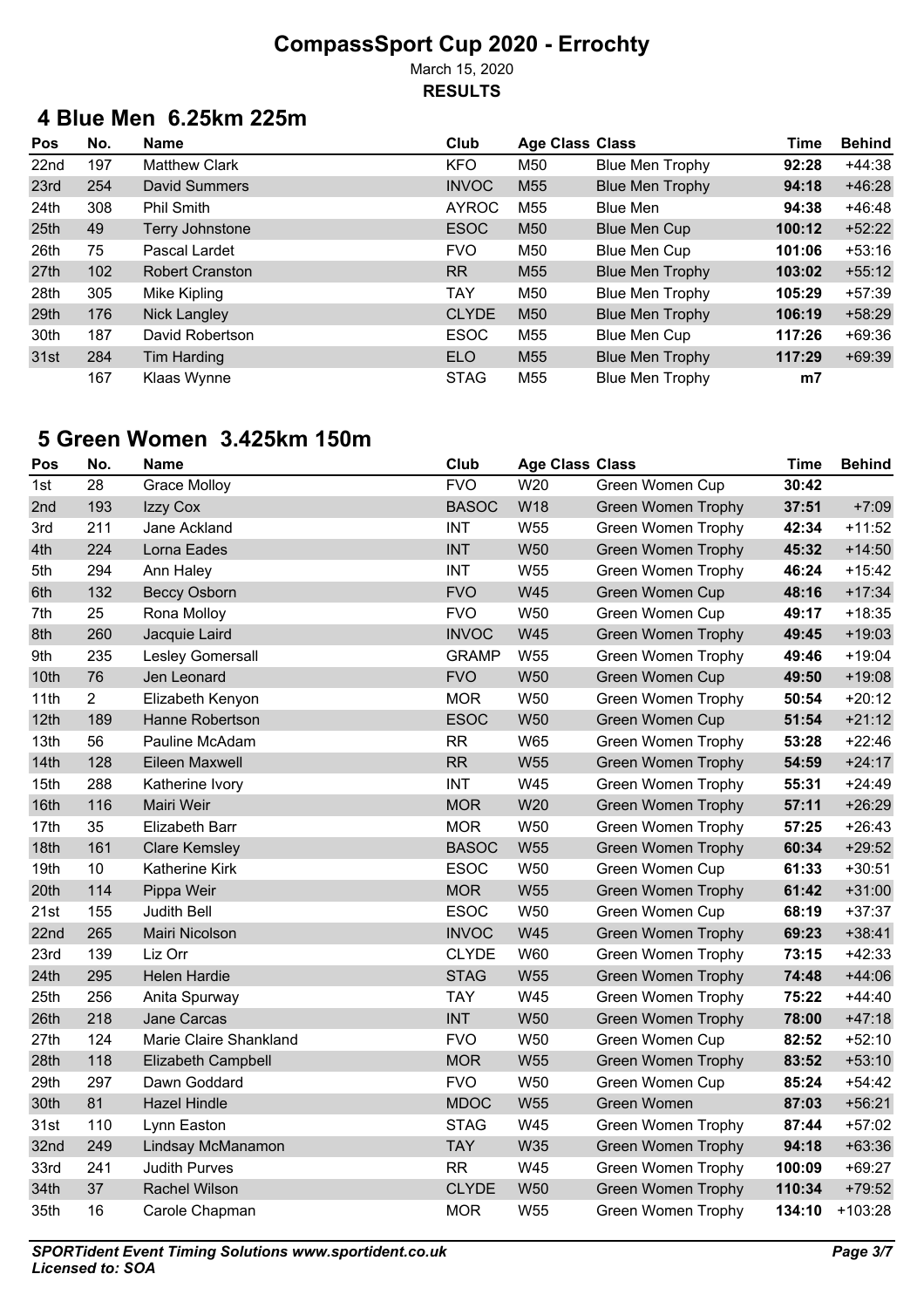March 15, 2020

#### **RESULTS**

# **5 Green Women 3.425km 150m**

| Pos | No.          | Name          | Club | <b>Age Class Class</b> |                 | <b>Time</b> | Behind |
|-----|--------------|---------------|------|------------------------|-----------------|-------------|--------|
|     | 20<br>$\sim$ | Jenny Hammond | FVC  | W45                    | Green Women Cup | m2          |        |

#### **6 Green Men 3.8km 190m**

| Pos  | No. | <b>Name</b>             | Club         | <b>Age Class Class</b> |                         | <b>Time</b>    | <b>Behind</b> |
|------|-----|-------------------------|--------------|------------------------|-------------------------|----------------|---------------|
| 1st  | 326 | John Tullie             | <b>RR</b>    | M60                    | Green Men Trophy        | 34:58          |               |
| 2nd  | 115 | David Weir              | <b>MOR</b>   | M60                    | Green Men Trophy        | 42:57          | $+7:59$       |
| 3rd  | 250 | Robert Hickling         | <b>BASOC</b> | M65                    | Green Men Trophy        | 44:07          | $+9:09$       |
| 4th  | 47  | <b>Duncan Francis</b>   | <b>BASOC</b> | M60                    | <b>Green Men Trophy</b> | 45:38          | $+10:40$      |
| 5th  | 65  | Rob Parkinson           | <b>MOR</b>   | M60                    | Green Men Trophy        | 46:03          | $+11:05$      |
| 6th  | 149 | <b>Graham McIntyre</b>  | <b>INT</b>   | M60                    | <b>Green Men Trophy</b> | 46:19          | $+11:21$      |
| 7th  | 204 | <b>Nick Hale</b>        | <b>MAROC</b> | M60                    | Green Men Cup           | 48:45          | $+13:47$      |
| 8th  | 306 | <b>Richard Oxlade</b>   | <b>ESOC</b>  | M60                    | Green Men Cup           | 50:27          | $+15:29$      |
| 9th  | 136 | Mark Holliday           | <b>FVO</b>   | M60                    | Green Men Cup           | 51:41          | $+16:43$      |
| 10th | 271 | lan Davidson            | <b>CLYDE</b> | M60                    | <b>Green Men Trophy</b> | 54:07          | $+19:09$      |
| 11th | 196 | Roger Garnett           | <b>ESOC</b>  | M65                    | Green Men Cup           | 56:40          | $+21:42$      |
| 12th | 122 | Peter Brownsort         | <b>ELO</b>   | M60                    | Green Men Trophy        | 57:01          | $+22:03$      |
| 13th | 62  | <b>Paul Furness</b>     | <b>MOR</b>   | M65                    | Green Men Trophy        | 58:53          | $+23:55$      |
| 14th | 240 | <b>James Purves</b>     | RR           | M60                    | <b>Green Men Trophy</b> | 59:52          | $+24:54$      |
| 15th | 245 | David Frame             | <b>TAY</b>   | M60                    | Green Men Trophy        | 60:49          | $+25:51$      |
| 16th | 148 | <b>Ted Finch</b>        | <b>FVO</b>   | M65                    | Green Men Cup           | 60:52          | $+25:54$      |
| 17th | 50  | <b>Andrew Armstrong</b> | <b>RR</b>    | M60                    | Green Men Trophy        | 60:57          | $+25:59$      |
| 18th | 201 | <b>Phil Smithard</b>    | <b>KFO</b>   | M70                    | Green Men Trophy        | 61:23          | $+26:25$      |
| 19th | 12  | <b>Robert Neil</b>      | <b>FVO</b>   | M60                    | Green Men Cup           | 64:42          | $+29:44$      |
| 20th | 252 | <b>Donald Grassie</b>   | <b>MOR</b>   | M60                    | Green Men Trophy        | 64:59          | $+30:01$      |
| 21st | 163 | Colin Tyre              | <b>ESOC</b>  | M60                    | Green Men Cup           | 66:09          | $+31:11$      |
| 22nd | 164 | <b>Peter Halling</b>    | <b>ESOC</b>  | M65                    | Green Men Cup           | 75:33          | $+40:35$      |
| 23rd | 11  | Derek Easton            | <b>FVO</b>   | M60                    | Green Men Cup           | 77:24          | $+42:26$      |
| 24th | 255 | <b>Donald Smith</b>     | <b>TAY</b>   | M65                    | <b>Green Men Trophy</b> | 80:00          | $+45:02$      |
| 25th | 66  | <b>William Bruce</b>    | <b>RR</b>    | M65                    | Green Men Trophy        | 85:36          | $+50:38$      |
| 26th | 144 | <b>Allan Downie</b>     | <b>TAY</b>   | M60                    | Green Men Trophy        | 88:37          | $+53:39$      |
| 27th | 100 | Mark Kassyk             | <b>ESOC</b>  | M60                    | Green Men Cup           | 89:12          | $+54:14$      |
| 28th | 199 | Les Smithard            | <b>KFO</b>   | M65                    | Green Men Trophy        | 100:59         | $+66:01$      |
| 29th | 230 | <b>Brian Miller</b>     | <b>ESOC</b>  | M60                    | Green Men Cup           | 117:22         | $+82:24$      |
|      | 153 | Pete Younger            | <b>ELO</b>   | M65                    | <b>Green Men Trophy</b> | w <sub>6</sub> |               |
|      | 173 | lan Addis               | <b>MOR</b>   | M60                    | Green Men Trophy        | m12-14         |               |

## **7 Veterans Short Green 3.2km 145m**

| Pos  | No. | <b>Name</b>           | Club        | <b>Age Class Class</b> |                        | <b>Time</b> | <b>Behind</b> |
|------|-----|-----------------------|-------------|------------------------|------------------------|-------------|---------------|
| 1st  | 175 | Robin Sloan           | <b>RR</b>   | M70                    | Vet Short Green Trophy | 44:05       |               |
| 2nd  | 45  | Lindsey Knox          | <b>RR</b>   | <b>W60</b>             | Vet Short Green Trophy | 47:51       | $+3:46$       |
| 3rd  | 94  | <b>Janice Nisbet</b>  | <b>ESOC</b> | W65                    | Vet Short Green Cup    | 49:34       | $+5:29$       |
| 4th  | 6   | Robin Strain          | <b>ELO</b>  | M70                    | Vet Short Green Trophy | 50:04       | $+5:59$       |
| 5th  | 195 | Robert Philp          | <b>KFO</b>  | M75                    | Vet Short Green Trophy | 52:21       | $+8:16$       |
| 6th  | 273 | Neil McLean           | <b>MOR</b>  | M75                    | Vet Short Green Trophy | 52:36       | $+8:31$       |
| 7th  | 158 | Mary Williams         | <b>ESOC</b> | W65                    | Vet Short Green Cup    | 53:01       | $+8:56$       |
| 8th  | 138 | <b>Roger Scrutton</b> | <b>ESOC</b> | M70                    | Vet Short Green Cup    | 54:45       | $+10:40$      |
| 9th  | 208 | Margaret Dalgleish    | <b>ESOC</b> | W65                    | Vet Short Green Cup    | 55:44       | $+11:39$      |
| 10th | 177 | lan Pyrah             | <b>ESOC</b> | M75                    | Vet Short Green Cup    | 56:18       | $+12:13$      |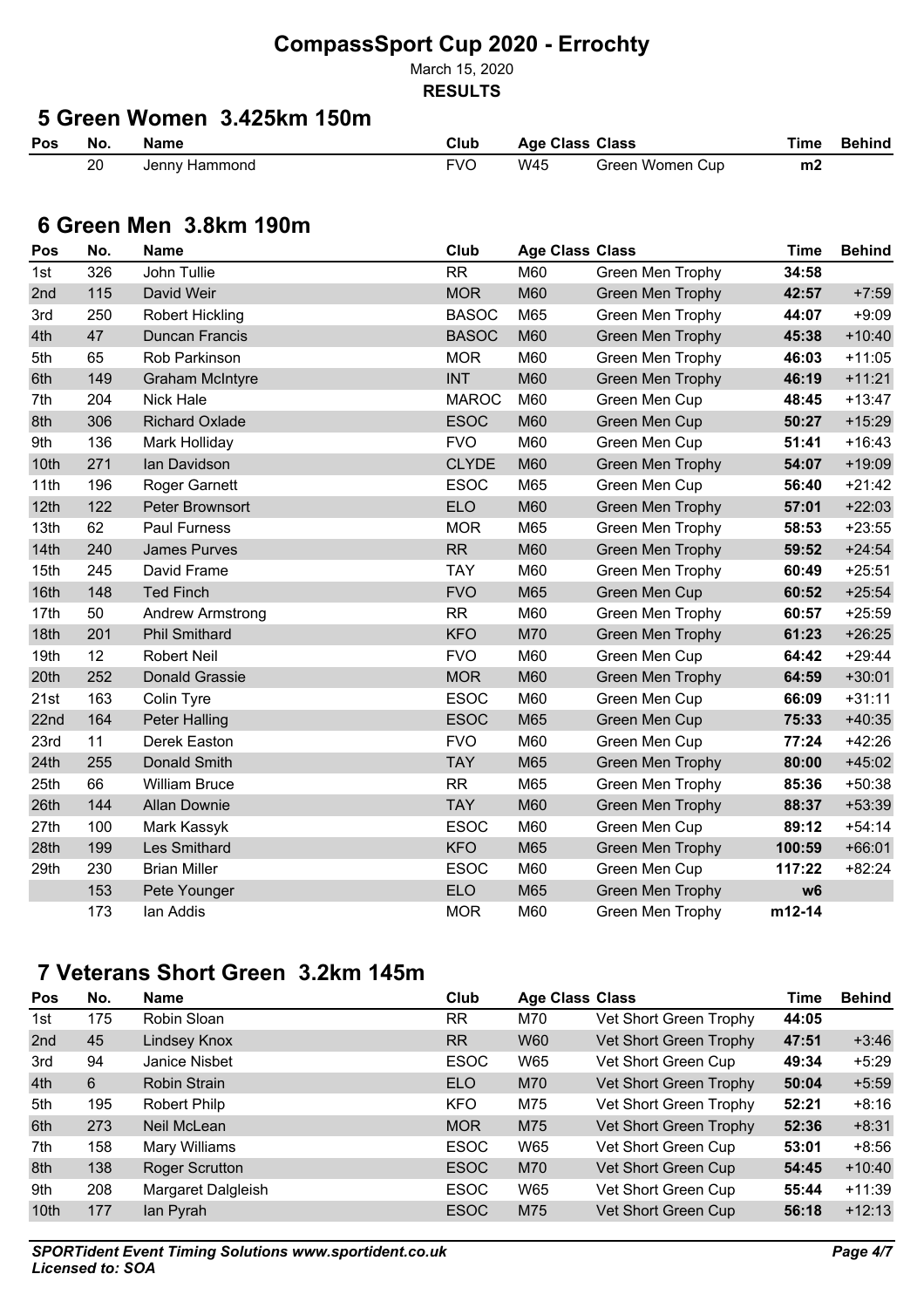March 15, 2020

#### **RESULTS**

## **7 Veterans Short Green 3.2km 145m**

| Pos              | No. | <b>Name</b>              | Club         | <b>Age Class Class</b> |                        | <b>Time</b> | <b>Behind</b> |
|------------------|-----|--------------------------|--------------|------------------------|------------------------|-------------|---------------|
| 11th             | 150 | Morag McIntyre           | INT          | W60                    | Vet Short Green Trophy | 56:36       | $+12:31$      |
| 12 <sub>th</sub> | 70  | Jane Halliday            | <b>MOR</b>   | W60                    | Vet Short Green Trophy | 57:58       | $+13:53$      |
| 13th             | 13  | Geoffrey Hensman         | <b>FVO</b>   | M70                    | Vet Short Green Cup    | 61:36       | $+17:31$      |
| 14th             | 207 | Leslie Dalgleish         | <b>ESOC</b>  | M70                    | Vet Short Green Cup    | 63:20       | $+19:15$      |
| 15th             | 253 | Oonagh Grassie           | <b>MOR</b>   | W65                    | Vet Short Green Trophy | 64:06       | $+20:01$      |
| 16th             | 239 | Pat Squire               | <b>INT</b>   | M70                    | Vet Short Green Trophy | 69:24       | $+25:19$      |
| 17th             | 63  | <b>Elizabeth Furness</b> | <b>MOR</b>   | W65                    | Vet Short Green Trophy | 71:35       | $+27:30$      |
| 18th             | 113 | <b>Catherine Rooney</b>  | RR           | W60                    | Vet Short Green Trophy | 74:08       | $+30:03$      |
| 19th             | 264 | Helen Barker             | <b>FVO</b>   | W60                    | Vet Short Green Cup    | 74:21       | $+30:16$      |
| 20 <sup>th</sup> | 213 | Anne Pearson             | TAY          | W60                    | Vet Short Green Trophy | 79:06       | $+35:01$      |
| 21st             | 71  | Fiona Johnston           | <b>RR</b>    | W60                    | Vet Short Green Trophy | 80:19       | $+36:14$      |
| 22nd             | 14  | Lindsey Hensman          | <b>FVO</b>   | W70                    | <b>Vet Short Green</b> | 81:55       | $+37:50$      |
| 23rd             | 203 | John Lewis               | TAY          | M70                    | Vet Short Green Trophy | 83:36       | $+39:31$      |
| 24 <sub>th</sub> | 192 | Jane Cox                 | <b>BASOC</b> | W60                    | Vet Short Green Trophy | 93:29       | $+49:24$      |
| 25th             | 244 | Nicola Gardner           | <b>FVO</b>   | W65                    | Vet Short Green Cup    | 94:21       | $+50:16$      |
| 26th             | 171 | <b>Bill Stevenson</b>    | <b>ESOC</b>  | M70                    | Vet Short Green Cup    | 111:38      | $+67:33$      |
| 27th             | 147 | lan Hall                 | <b>BASOC</b> | M75                    | Vet Short Green Trophy | 143:41      | $+99:36$      |

#### **8A Junior Men (Green) 4.25km 190m**

| Pos              | No. | <b>Name</b>            | Club         | <b>Age Class Class</b> |                   | Time   | <b>Behind</b> |
|------------------|-----|------------------------|--------------|------------------------|-------------------|--------|---------------|
| 1st              | 26  | Peter Molloy           | <b>FVO</b>   | M18                    | Junior Men Cup    | 32:57  |               |
| 2nd              | 77  | Pierre Lardet          | <b>FVO</b>   | M <sub>18</sub>        | Junior Men Cup    | 42:10  | $+9:13$       |
| 3rd              | 289 | Angus Ivory            | <b>INT</b>   | M16                    | Junior Men Trophy | 42:45  | $+9:48$       |
| 4th              | 298 | Jamie Goddard          | <b>FVO</b>   | M <sub>16</sub>        | Junior Men Cup    | 47:51  | $+14:54$      |
| 5th              | 261 | Angus Laird            | <b>INVOC</b> | M14                    | Junior Men Trophy | 55:26  | $+22:29$      |
| 6th              | 311 | <b>Samuel Bartlett</b> | <b>INT</b>   | M <sub>16</sub>        | Junior Men Trophy | 56:58  | $+24:01$      |
| 7th              | 143 | <b>Stanley Flint</b>   | <b>FVO</b>   | M18                    | Junior Men Cup    | 61:36  | $+28:39$      |
| 8th              | 231 | <b>Ben Polwart</b>     | <b>FVO</b>   | M18                    | Junior Men Cup    | 72:40  | $+39:43$      |
| 9th              | 142 | Callum Hudson          | <b>INVOC</b> | M16                    | Junior Men Trophy | 97:36  | $+64:39$      |
| 10 <sub>th</sub> | 145 | David Downie           | <b>TAY</b>   | M <sub>18</sub>        | Junior Men Trophy | 159:30 | $+126:33$     |

## **8B Junior Women (Short Green) 2.95km 120m**

| <b>Pos</b> | No. | <b>Name</b>          | Club         | <b>Age Class Class</b> |                     | Time  | <b>Behind</b> |
|------------|-----|----------------------|--------------|------------------------|---------------------|-------|---------------|
| 1st        | 120 | <b>Isobel Howard</b> | <b>MOR</b>   | W16                    | Junior Women Trophy | 27:01 |               |
| 2nd        | 157 | Rachel Brown         | <b>ESOC</b>  | W <sub>18</sub>        | Junior Women Cup    | 27:34 | $+0:33$       |
| 3rd        | 162 | Alice Kemsley        | <b>BASOC</b> | W16                    | Junior Women Trophy | 33:53 | $+6:52$       |
| 4th        | 3   | Faith Kenyon         | <b>MOR</b>   | W16                    | Junior Women Trophy | 35:11 | $+8:10$       |
| 5th        | 194 | Anna Cox             | <b>BASOC</b> | W16                    | Junior Women Trophy | 35:55 | $+8:54$       |
| 6th        | 188 | Maja Robertson       | <b>ESOC</b>  | W14                    | Junior Women Cup    | 36:42 | $+9:41$       |
| 7th        | 219 | Pippa Carcas         | <b>INT</b>   | W18                    | Junior Women Trophy | 36:44 | $+9:43$       |
| 8th        | 85  | Lucy Hensman         | <b>FVO</b>   | W16                    | Junior Women Cup    | 53:50 | $+26:49$      |
| 9th        | 79  | Ida Oikkonen         | <b>MOR</b>   | W16                    | Junior Women Trophy | 62:32 | $+35:31$      |
| 10th       | 183 | Eleanor Bower        | <b>ELO</b>   | W <sub>16</sub>        | Junior Women Trophy | 98:15 | $+71:14$      |

#### **9 Orange 3.3km 90m**

| Pos | No. | Name          | Club | <b>Age Class Class</b> |                |       | Time Behind |
|-----|-----|---------------|------|------------------------|----------------|-------|-------------|
| 1st | ີາ  | James Hammond | FVO  | M14                    | Orange Men Cup | 19:29 |             |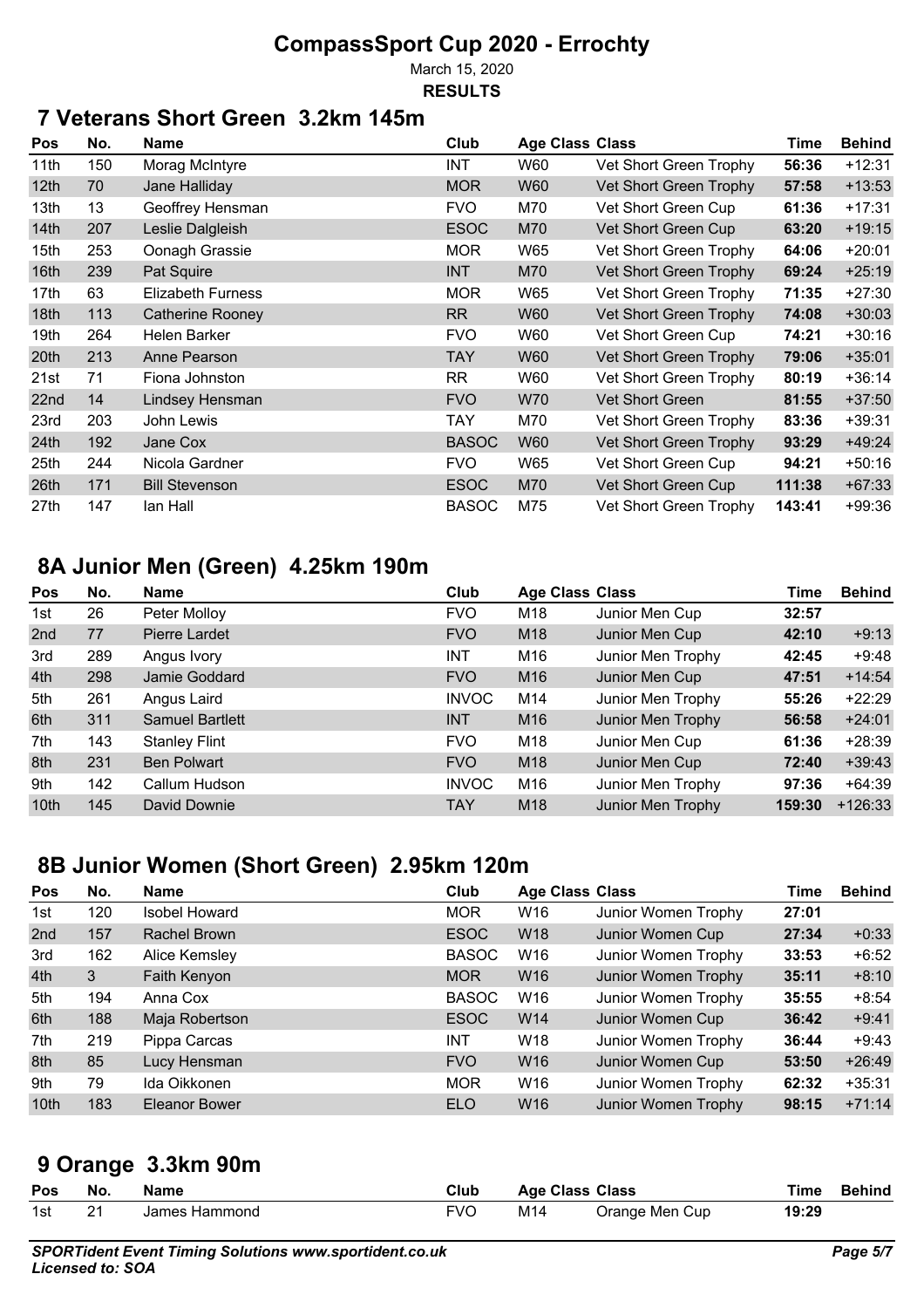March 15, 2020 **RESULTS**

## **9 Orange 3.3km 90m**

| Pos  | No. | <b>Name</b>              | Club         | <b>Age Class Class</b> |                            | Time  | <b>Behind</b> |
|------|-----|--------------------------|--------------|------------------------|----------------------------|-------|---------------|
| 2nd  | 290 | David Ivory              | <b>INT</b>   | M14                    | Orange Men Trophy          | 27:51 | $+8:22$       |
| 3rd  | 18  | <b>Michael Bishenden</b> | <b>MOR</b>   | M14                    | Orange Men Trophy          | 28:06 | $+8:37$       |
| 4th  | 190 | Calum Robertson          | <b>ESOC</b>  | M12                    | Orange Men Cup             | 33:16 | $+13:47$      |
| 5th  | 257 | <b>Tristan Spurway</b>   | <b>TAY</b>   | M14                    | Orange Men Trophy          | 35:52 | $+16:23$      |
| 6th  | 4   | Fergus Kenyon            | <b>MOR</b>   | M14                    | Orange Men Trophy          | 41:28 | $+21:59$      |
| 7th  | 22  | Rebecca Hammond          | <b>FVO</b>   | W12                    | Orange Women Cup           | 41:42 | $+22:13$      |
| 8th  | 131 | Matthew Inman            | <b>FVO</b>   | M12                    | Orange Men Cup             | 47:57 | $+28:28$      |
| 9th  | 141 | <b>Blair Hudson</b>      | <b>INVOC</b> | M14                    | Orange Men Trophy          | 49:02 | $+29:33$      |
| 10th | 91  | Louis Chapoy             | <b>FVO</b>   | M14                    | Orange Men Cup             | 50:46 | $+31:17$      |
| 11th | 185 | Fraser Lupton            | <b>ESOC</b>  | M12                    | Orange Men Cup             | 51:53 | $+32:24$      |
| 12th | 323 | Katie Hensman            | <b>FVO</b>   | W14                    | Orange Women Cup           | 53:10 | $+33:41$      |
| 13th | 156 | Megan Brown              | <b>ESOC</b>  | W12                    | Orange Women Cup           | 56:58 | $+37:29$      |
| 14th | 267 | Lucy Ward                | <b>INT</b>   | W10                    | Orange Women Trophy        | 58:15 | $+38:46$      |
| 15th | 92  | <b>Adrien Chapoy</b>     | <b>FVO</b>   | M12                    | Orange Men Cup             | 61:39 | $+42:10$      |
| 16th | 93  | <b>Brian Yates</b>       | <b>ESOC</b>  | M75                    | Orange Men Cup             | 66:33 | $+47:04$      |
| 17th | 286 | Erica Cload              | <b>INVOC</b> | W12                    | <b>Orange Women Trophy</b> | 77:23 | $+57:54$      |
|      | 325 | Jamie Connor             | <b>FVO</b>   | M14                    | Orange Men Cup             | w6    |               |
|      | 184 | Robyn Lupton             | <b>ESOC</b>  | W10                    | Orange Women Cup           | m6    |               |
|      | 248 | Barry McManamon          | <b>TAY</b>   | M10                    | Orange Men Trophy          | m7-14 |               |

## **10 Super Vet Short Green 3.15km 120m**

| <b>Pos</b> | No. | <b>Name</b>               | Club         | <b>Age Class Class</b> |                       | Time   | <b>Behind</b> |
|------------|-----|---------------------------|--------------|------------------------|-----------------------|--------|---------------|
| 1st        | 172 | Anne Stevenson            | <b>ESOC</b>  | W70                    | Super Vet Short Green | 59:47  |               |
| 2nd        | 7   | Sheila Strain             | <b>ELO</b>   | <b>W70</b>             | Super Vet Short Green | 62:50  | $+3:03$       |
| 3rd        | 228 | <b>Bill Melville</b>      | <b>TAY</b>   | M80                    | Super Vet Short Green | 63:38  | $+3:51$       |
| 4th        | 178 | Eleanor Pyrah             | <b>ESOC</b>  | W75                    | Super Vet Short Green | 67:04  | $+7:17$       |
| 5th        | 272 | <b>Marion MacCormick</b>  | <b>BASOC</b> | W75                    | Super Vet Short Green | 72:26  | $+12:39$      |
| 6th        | 198 | <b>Heather Smithard</b>   | <b>KFO</b>   | <b>W70</b>             | Super Vet Short Green | 76:41  | $+16:54$      |
| 7th        | 146 | Jo Cumming                | <b>BASOC</b> | W70                    | Super Vet Short Green | 102:40 | $+42:53$      |
| 8th        | 236 | Moira Laws                | <b>TAY</b>   | <b>W75</b>             | Super Vet Short Green | 105:49 | $+46:02$      |
| 9th        | 17  | Anne Thom                 | <b>ESOC</b>  | W70                    | Super Vet Short Green | 111:23 | $+51:36$      |
| 10th       | 229 | <b>Katharine Melville</b> | <b>TAY</b>   | <b>W75</b>             | Super Vet Short Green | 115:59 | $+56:12$      |
| 11th       | 202 | <b>Janet Clark</b>        | <b>ESOC</b>  | W75                    | Super Vet Short Green | 123:58 | $+64:11$      |

## **Light Green 3.125km 105m**

| Pos             | No. | <b>Name</b>            | Club         | <b>Age Class</b> | Time   | <b>Behind</b> |
|-----------------|-----|------------------------|--------------|------------------|--------|---------------|
| 1st             | 319 | Alastair Ewan          | <b>STAG</b>  | M45              | 46:50  |               |
| 2 <sub>nd</sub> | 179 | Daniel Forth           | <b>STAG</b>  | M40              | 48:37  | $+1:47$       |
| 3rd             | 321 | <b>Bruce McQuaid</b>   | <b>FVO</b>   | M16              | 48:48  | $+1:58$       |
| 4th             | 151 | <b>Callum McIntyre</b> | <b>INT</b>   | M <sub>21</sub>  | 52:24  | $+5:34$       |
| 5th             | 87  | Susan Hensman          | <b>FVO</b>   | W45              | 63:59  | $+17:09$      |
| 6th             | 312 | <b>Susan Twissell</b>  | <b>INT</b>   | W <sub>50</sub>  | 73:50  | $+27:00$      |
| 7th             | 232 | Neil Polwart           | <b>FVO</b>   | M40              | 74:23  | $+27:33$      |
| 8th             | 309 | <b>Jude Smith</b>      | <b>AYROC</b> | W <sub>50</sub>  | 83:38  | $+36:48$      |
| 9th             | 111 | Chris Furse            | <b>STAG</b>  | M50              | 98:12  | $+51:22$      |
|                 | 48  | Tania Francis          |              | <b>W60</b>       | $m2-4$ |               |
|                 | 103 | Hua Cui                | <b>STAG</b>  | W40              | $m2-6$ |               |